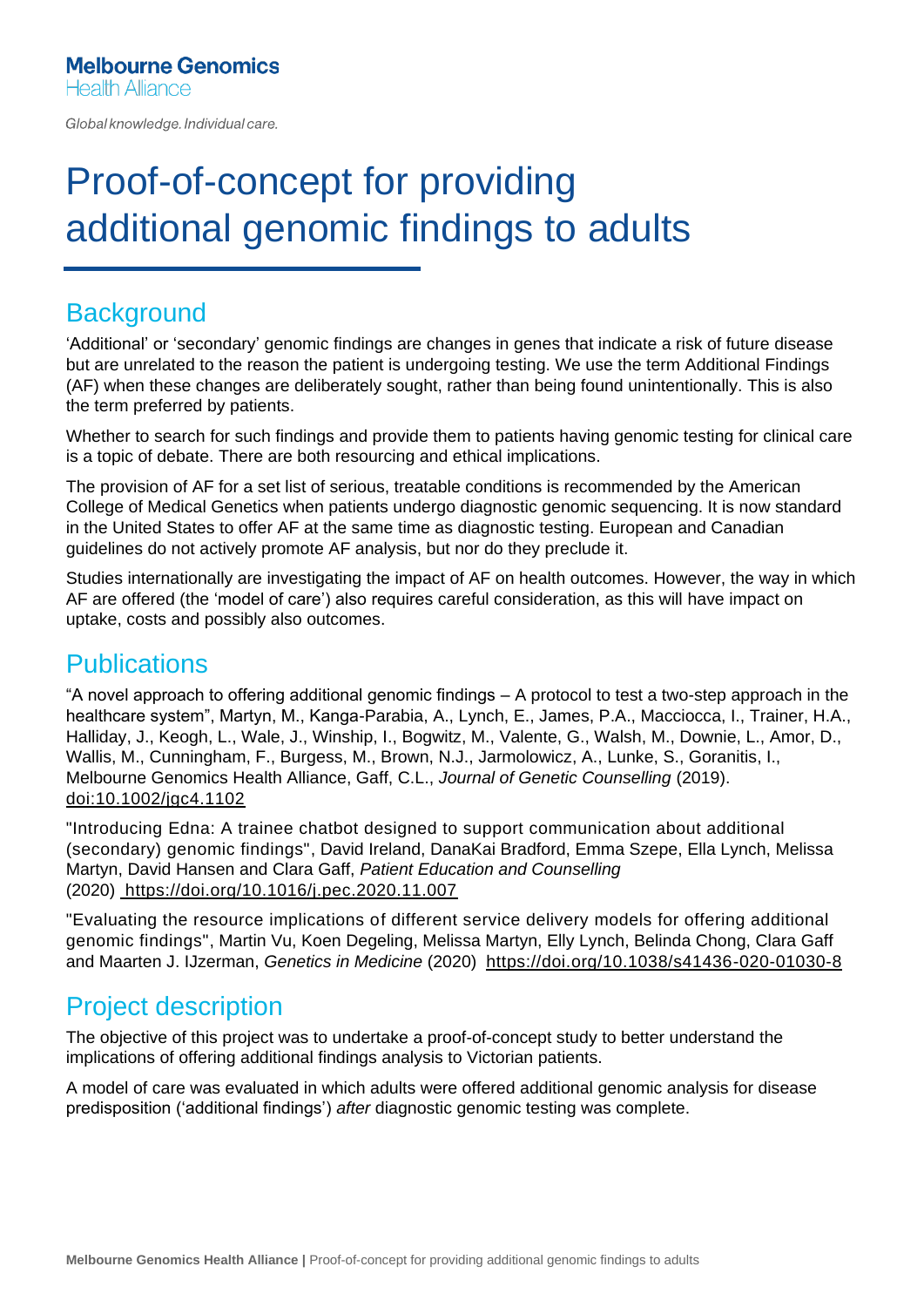Adult participants who had diagnostic testing (or parents of children who had trio whole exome sequencing) through Melbourne Genomics' clinical projects from 2014 onwards were eligible<sup>1</sup>.

The proof-of-concept project was led by Melbourne Genomics' Executive Director, Professor Clara Gaff; Clinical Project Manager, Elly Lynch; and Evaluation Project Manager, Dr Melissa Martyn. The Melbourne Genomics members involved were: The Royal Children's Hospital, The Royal Melbourne Hospital, Monash Health, Murdoch Children's Research Institute (Victorian Clinical Genetics Services), Austin Health and The University of Melbourne.

Expert reference groups were formed from the organisations involved, to drive and advise the project.

#### **Activities**

Between November 2017 and November 2018, 20 eligible patients were randomly selected each month until 200 people had been approached.

Those electing to receive further information were offered pre-test genetic counselling, with a decisionsupport kit forwarded prior to this appointment.

Those who attended genetic counselling and consented to AF analysis had their stored genomic data re-analysed for a list of 58 genes associated with adult-onset conditions with known treatments or intervention publicly funded in Victoria. Results were returned by phone or face-to-face.

The process was then comprehensively evaluated:

- Participants were asked to complete surveys at two time-points (pre- and post-results), to ascertain their understanding, experiences and preferences and were contacted six months following testing, to assess recall of results.
- Genetic counselling consultations were recorded and analysed thematically.
- **EXECT** Genetic counsellors involved in the study were interviewed about their experiences of counselling for AF and their perspectives on service provision and models.
- A focus group was held with laboratory personnel involved in variant interpretation to understand laboratory perspectives.
- Health economic modelling to identify cost-effective service models for AF is underway.

CSIRO has prototyped a 'chatbot' (chat robot) for delivery of information to patients about  $AF^2$ , as an adiunct to genetic counselling.

Dubbed 'Edna' (E-DNA), the chatbot is the first of its kind globally developed specifically to support genetic counselling for adults being tested to ascertain future risk of preventable or treatable conditions. Edna is currently undergoing a feasibility trial with patients, genetic counsellors and genetics students, and is slated to undergo a larger-scale patient trial in the near future.

#### Outcomes and lessons learnt

Findings from this project will be made available following publication of results.

#### Impact

This was the first study internationally to test such a 'two-step' approach to additional findings as a clinical model of care.

<sup>1</sup> Other eligibility criteria: patients who consented to be contacted for further research and are English-speaking. Not all eligible patients were approached.

<sup>&</sup>lt;sup>2</sup> A chat robot ('chatbot') is a computer program that uses artificial intelligence to simulate conversation. This rapidly emerging technology presents an opportunity to make better use of genetic counsellor time. As an adjunct to the AF study, a 'trainee' chatbot was developed and is in refinement (in conjunction with CSIRO) to augment genetic counselling for additional findings.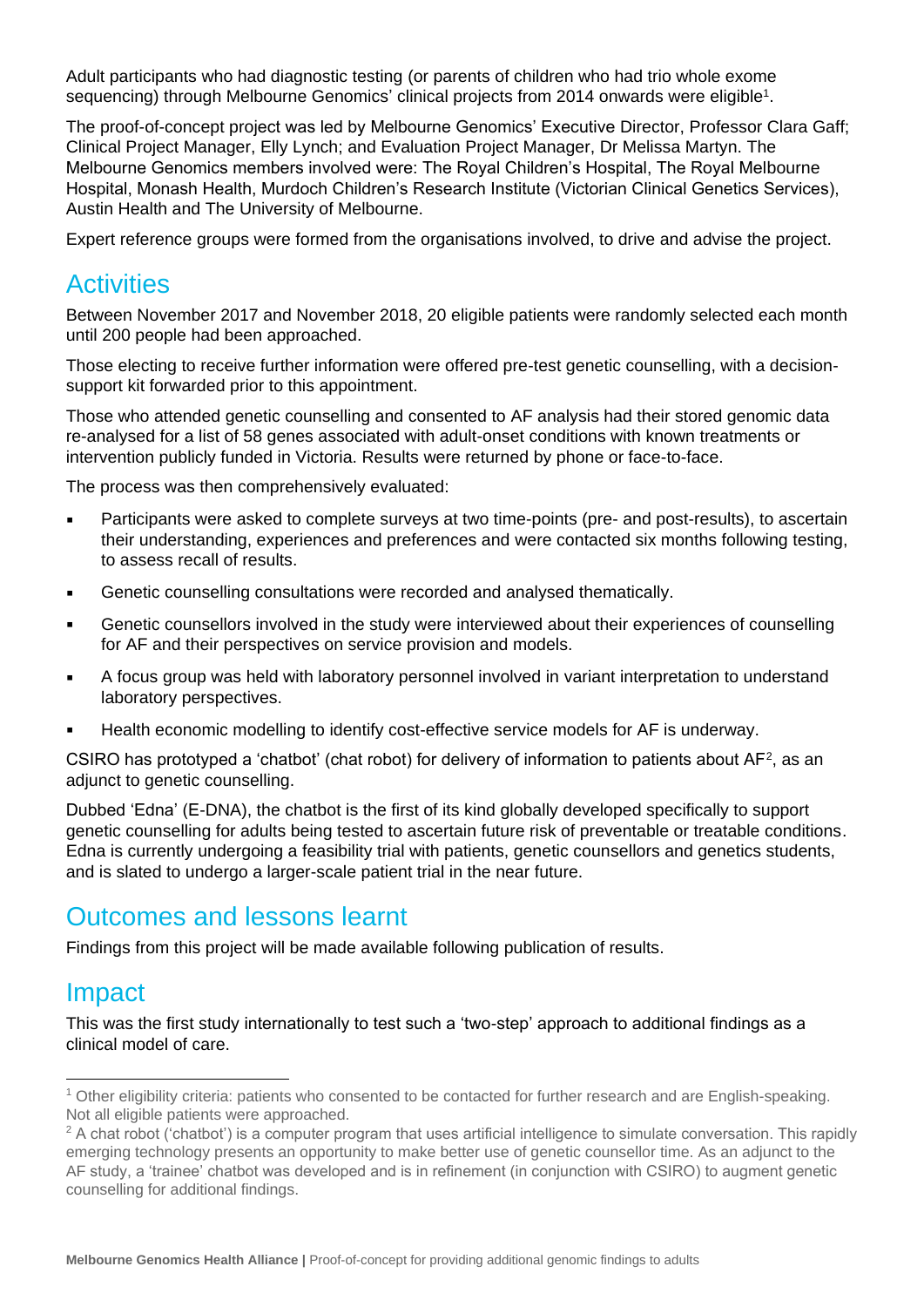# Project team

| <b>Name</b>              | <b>Organisation</b>       | <b>Role</b>                               |
|--------------------------|---------------------------|-------------------------------------------|
| Clara Gaff               | <b>Melbourne Genomics</b> | <b>Executive Director</b>                 |
| Melissa Martyn           | <b>Melbourne Genomics</b> | <b>Evaluation Project Manager</b>         |
| Elly Lynch               | <b>Melbourne Genomics</b> | <b>Clinical Project Manager</b>           |
| <b>Alison Trainer</b>    | RMH / PeterMac            | Clinical geneticist                       |
| Anaita Kanga-Parabia     | <b>Melbourne Genomics</b> | Research assistant                        |
| Anna Jarmolowicz         | <b>Melbourne Genomics</b> | Genetic counsellor                        |
| Anna Ritchie             | <b>MCRI/VCGS</b>          | <b>Medical scientist</b>                  |
| <b>Belinda Chong</b>     | MCRI/VCGS                 | <b>Medical scientist</b>                  |
| <b>Belinda Creighton</b> | Monash Health             | Genetic counsellor                        |
| <b>Crystle Lee</b>       | <b>MCRI/VCGS</b>          | <b>Medical scientist</b>                  |
| David Amor               | <b>MCRI/VCGS</b>          | Clinical geneticist                       |
| Dean Phelan              | <b>MCRI/VCGS</b>          | <b>Medical scientist</b>                  |
| <b>Emily Allen</b>       | <b>MCRI</b>               | Genetic counsellor                        |
| <b>Emily Higgs</b>       | <b>RMH</b>                | Genetic counsellor                        |
| Fiona Cunningham         | Monash Health             | Genetic counsellor                        |
| Giulia Valente           | <b>Melbourne Genomics</b> | Genetic counsellor                        |
| <b>Heather Chalinor</b>  | <b>Austin Health</b>      | Genetic counsellor                        |
| <b>Helen Curd</b>        | Monash Health             | Genetic counsellor                        |
| Ivan Macciocca           | <b>MCRI/VCGS</b>          | Genetic counsellor                        |
| Jane Halliday            | <b>MCRI</b>               | Epidemiologist                            |
| Janney Wale              | <b>Melbourne Genomics</b> | <b>Community Advisory Group</b><br>member |
| <b>Katherine Rose</b>    | Monash Health             | Genetic counsellor                        |
| <b>Kirsty West</b>       | <b>Melbourne Genomics</b> | Genetic counsellor                        |
| Kristin Rigbye           | MCRI/VCGS                 | <b>Medical scientist</b>                  |
| <b>Lilian Downie</b>     | <b>MCRI/VCGS</b>          | <b>Genetics fellow</b>                    |
| Ling Lee                 | <b>Melbourne Genomics</b> | <b>Evaluation officer</b>                 |
| Louise Keogh             | <b>UoM</b>                | Health sociologist                        |
| Lucinda Salmon           | <b>Austin Health</b>      | Genetic counsellor                        |
| Maie Walsh               | <b>MCRI/VCGS</b>          | <b>Genetics fellow</b>                    |